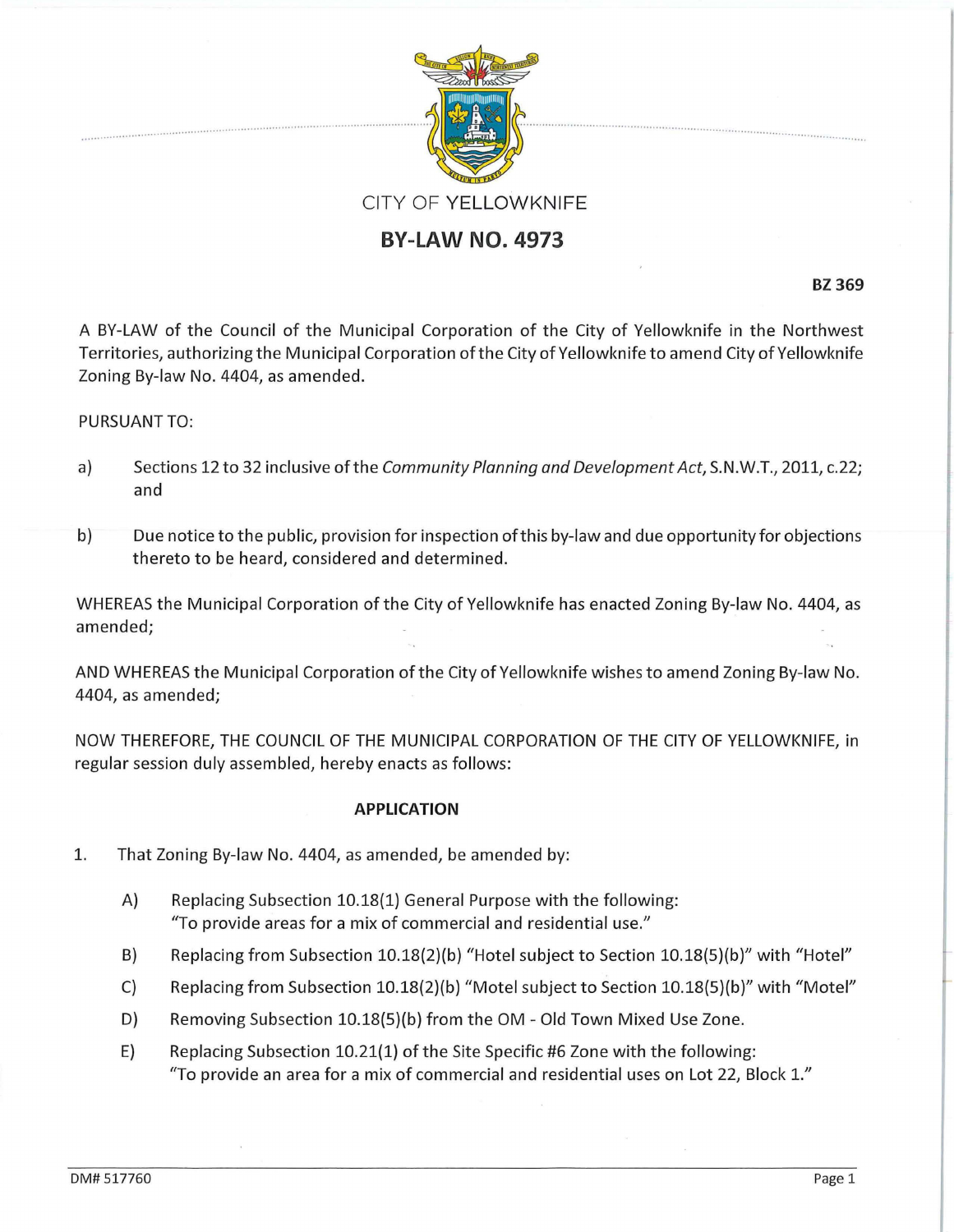#### **By-law No. 4973 BZ 369**

2. That the Mayor and City Administrator of the Municipal Corporation of the City of Yellowknife, or lawful deputy of either of them, are hereby authorized in the name and on the behalf of the Municipal Corporation of the City of Yellowknife, to execute all such forms of application, deeds, indentures, and other documents as may be necessary to give effect to this by-law and to affix thereto the corporate seal of the Municipal Corporation of the City of Yellowknife as the act and deed thereof, subscribing their names in attestation of such execution.

### **EFFECT**

3. That this by-law shall come into effect upon receiving Third Reading and otherwise meets the requirements of Section 75 of the *Cities, Towns and Villages Act.* 

Read a First time this  $\frac{\partial 8}{\partial 1}$  day of  $\sqrt{N/4}$ , A.D. 2018. Mayor City Administrato Read a Second Time this  $35$  day of  $JU \wedge K$ , A.D. 2018. Mayor City Administrator Read a Third Time and Finally Passed this  $\sqrt[3]{5}$  day of  $\sqrt[3]{U\text{W}}$ , A.D., 2018. Mayor

City Administrator